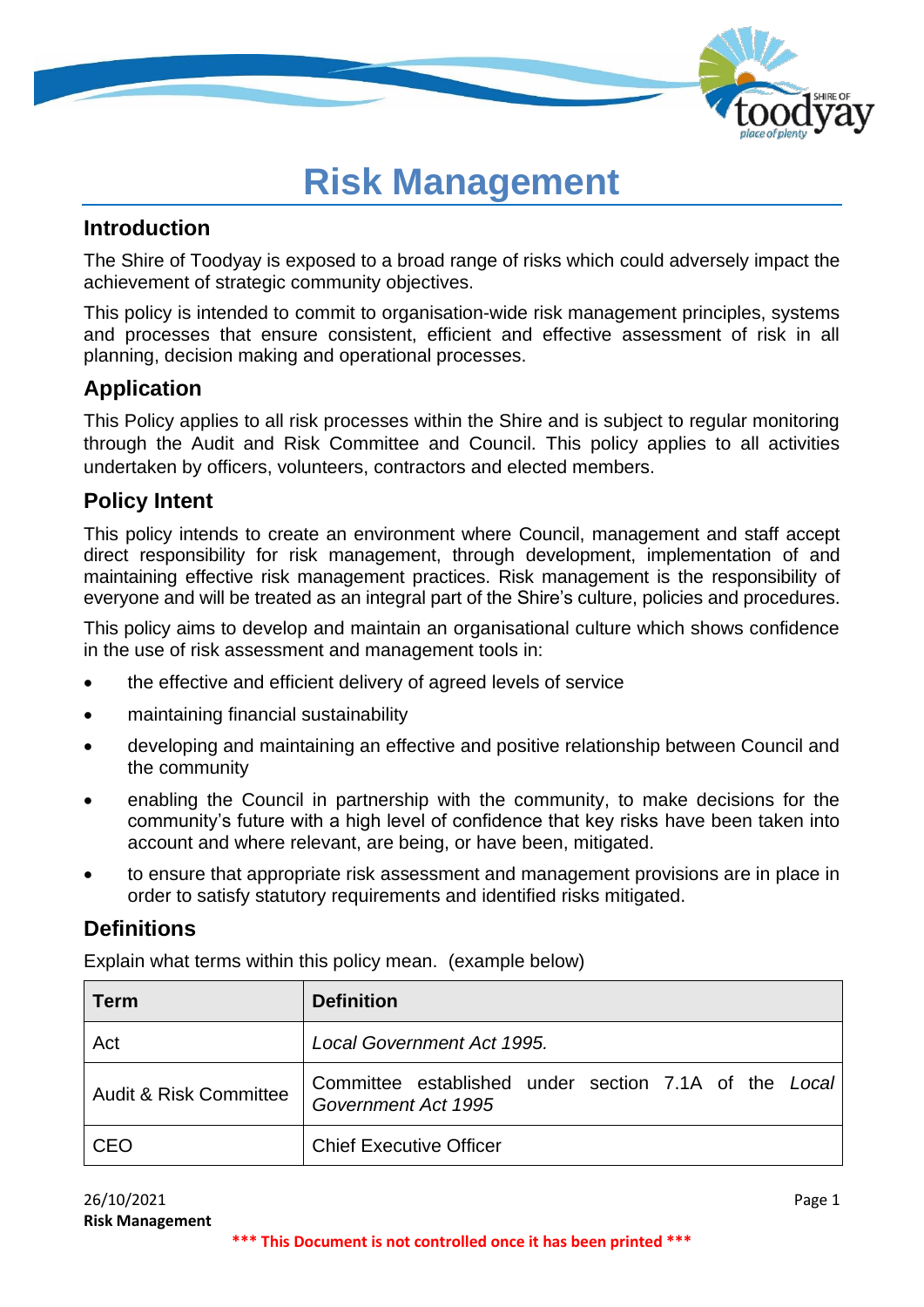| <b>Term</b>            | <b>Definition</b>                                                                                                                                                                                                                                                                                                                                                |
|------------------------|------------------------------------------------------------------------------------------------------------------------------------------------------------------------------------------------------------------------------------------------------------------------------------------------------------------------------------------------------------------|
| Council                | The local government, responsible for making decisions in<br>formal meetings held under the auspices of Part 5 of the Local<br>Government Act 1995 and under the Shire's Standing Orders<br>Local Law 2008.                                                                                                                                                      |
| <b>Regulations</b>     | Local Government (Administration) Regulations 1996.                                                                                                                                                                                                                                                                                                              |
| <b>Risk</b>            | Means "the effect of uncertainty on objectives." AS/NZS ISO<br>31000:2018. A risk is often specified in terms of an event or<br>circumstance and the consequences that may flow from it. An<br>effect may be positive, negative, or a deviation from the<br>expected. An objective may be financial, related to health and<br>safety, or defined in other terms. |
| <b>Risk Assessment</b> | Means the process of applying risk management methodologies<br>to assess the level of risk in a particular or general circumstance,<br>activity or operation, or decision.                                                                                                                                                                                       |
| <b>Risk Management</b> | Means the application of coordinated activities to direct and<br>control an organisation with regard to risk.                                                                                                                                                                                                                                                    |
| <b>Shire</b>           | the Shire of Toodyay.                                                                                                                                                                                                                                                                                                                                            |

#### **Principles**

The Shire considers risk management to be an essential management function in its operations. The Shire is committed to the principles, framework and process of managing risk as outlined in AS/NZS ISO 31000:2018.

The Shire will manage risks continuously using a process involving the identification, analysis, evaluation, treatment, monitoring and review of risks. It will be applied to decision making through all levels of the organisation in relation to planning or executing any function, service or activity.

The Shire will consider the following key principles for effective risk management:

- (a) Integrated Risk management is an integral part of all organisational activities and will be considered in alignment with the Shire's strategic objectives.
- (b) Structured and comprehensive A structured and comprehensive approach to risk management contributes to consistent and comparable results.
- (c) Customised The risk management framework and process are customised and proportionate to the organisation's external and internal context related to its objectives.
- (d) Inclusive Appropriate and timely involvement of stakeholders enables their knowledge, views and perceptions to be considered. This results in improved awareness and informed risk management.
- (e) Dynamic Risks can emerge, change or disappear as an organisation's external and internal context changes. Risk management anticipates, detects, acknowledges and responds to those changes and events in an appropriate and timely manner.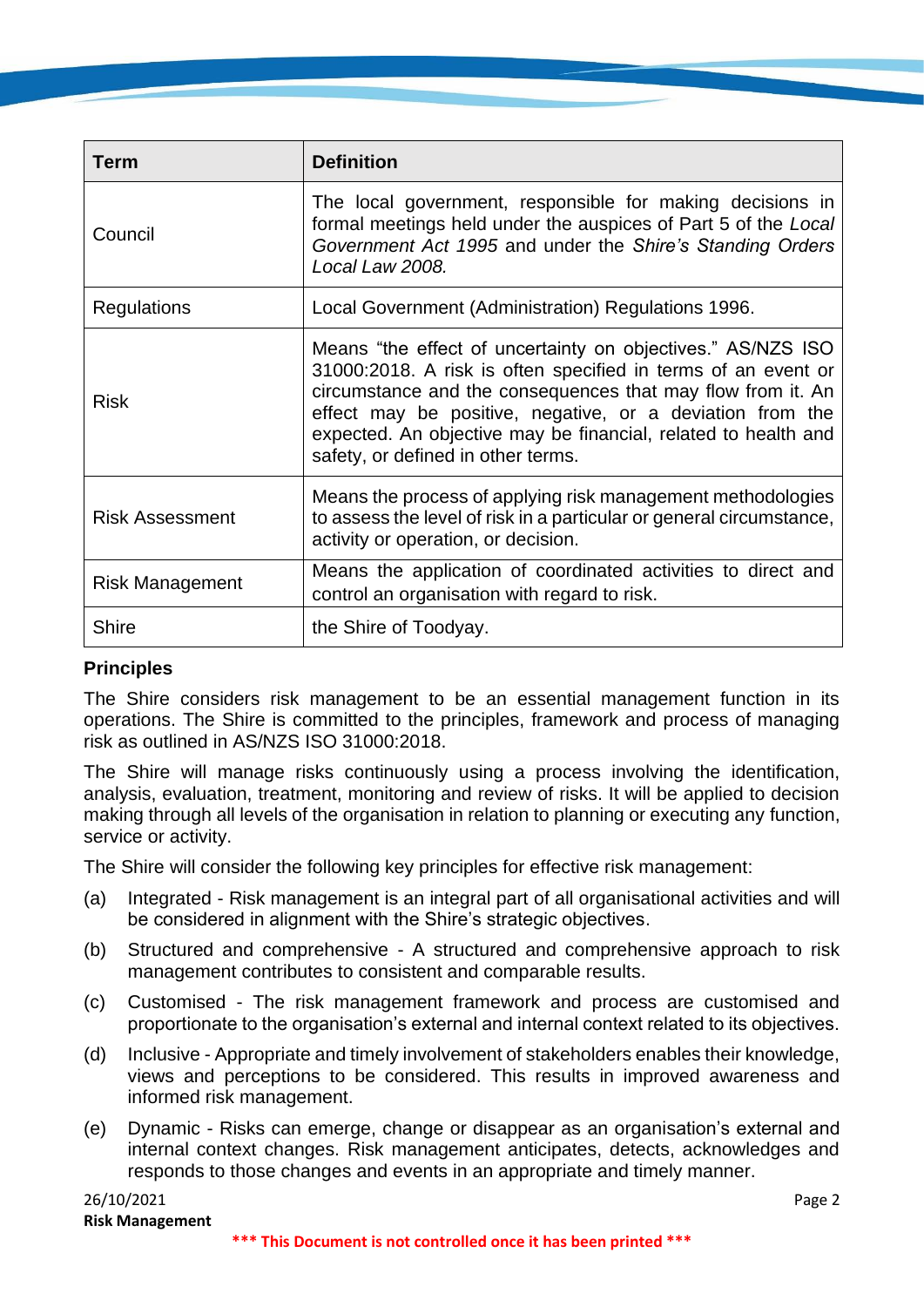- (f) Best available information The inputs to risk management are based on historical and current information, as well as on future expectations. Risk management explicitly takes into account any limitations and uncertainties associated with such information and expectations. Information should be timely, clear and available to relevant stakeholders.
- (g) Culture Human behaviour and culture significantly influence all aspects of risk management at all levels.
- (h) Continual improvement Risk management is continually improved through learning and experience.

### **Framework**

The Shire will develop and maintain a Risk Management Framework that underpins the principles of effective risk management and provides guidance to Council and staff. The framework will be subject to regular reviews every three years to coincide with the Reg 17 review to be undertaken in accordance the *Local Government (Audit) Regulations 1996*.

# **Reporting and Monitoring**

The Shire will implement a robust reporting and recording system that will be regularly monitored to ensure close out of risks and identification of ongoing issues and trends. Risks will be reported to the Audit & Risk Committee and reviewed at least twice-yearly. Risks rated significant or extreme will be reported to the Audit and Risk Committee or Council at the earliest opportunity.

#### **Reference Information**

*Nil.*

# **Legislation**

*Local Government Act 1995 (WA)*

#### **Associated documents**

AS/NZS ISO 31000:2018

### **Version control information**

| <b>Version</b><br>No. | <b>Date Issued</b> | <b>Review</b><br>position | Developed by                                     | Approved by                |
|-----------------------|--------------------|---------------------------|--------------------------------------------------|----------------------------|
| V1                    | 25/11/2014         | Adoption                  | Manager Corporate &<br><b>Community Services</b> | Council<br>CRN: 344/11/14. |
| V2                    | 26/10/2021         | Reviewed                  | Manager Corporate &<br><b>Community Services</b> | Council<br>CRN:            |

| Document control information |                       |  |
|------------------------------|-----------------------|--|
| <b>Document Theme</b>        | <b>Administration</b> |  |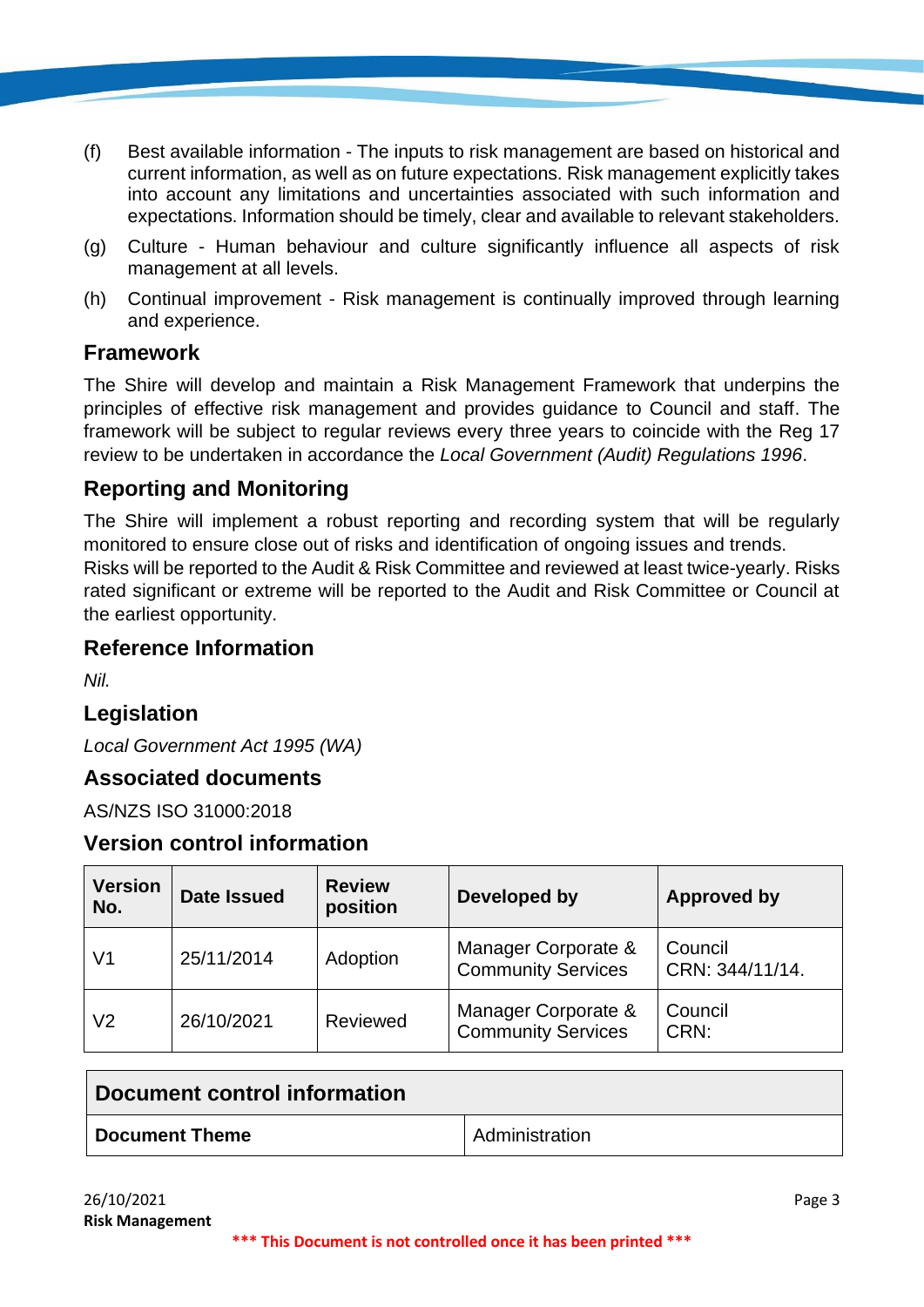| <b>Document control information</b>                    |                                                             |  |  |
|--------------------------------------------------------|-------------------------------------------------------------|--|--|
| <b>Document Category</b>                               | Administration                                              |  |  |
| <b>Document Title</b>                                  | <b>Risk Management</b>                                      |  |  |
| <b>Document ID</b>                                     | ADM <sub>18</sub>                                           |  |  |
| <b>Document Owner (position title)</b>                 | Manager<br>Corporate<br>Community<br>and<br><b>Services</b> |  |  |
| <b>Author (position title)</b>                         | <b>Executive Services</b>                                   |  |  |
| Date of approval                                       | 26 October 2021 (CRN: 218/10/21)                            |  |  |
| <b>Approving authority</b>                             | Council                                                     |  |  |
| <b>Access restrictions</b>                             | <b>Nil</b>                                                  |  |  |
| <b>Date Published</b>                                  | 31/05/2022                                                  |  |  |
| Date of last review                                    | Risk Tables $-24$ Aug 2021<br>(CRN: 175/08/21)              |  |  |
|                                                        | Whole Policy - 26 Oct 2021<br>(CRN: 218/10/21)              |  |  |
| Date of next review                                    | 10 August 2022                                              |  |  |
| Archived antecedent documents and<br>previous versions | 25 NOV 2014 (CRN: 344/11/14)                                |  |  |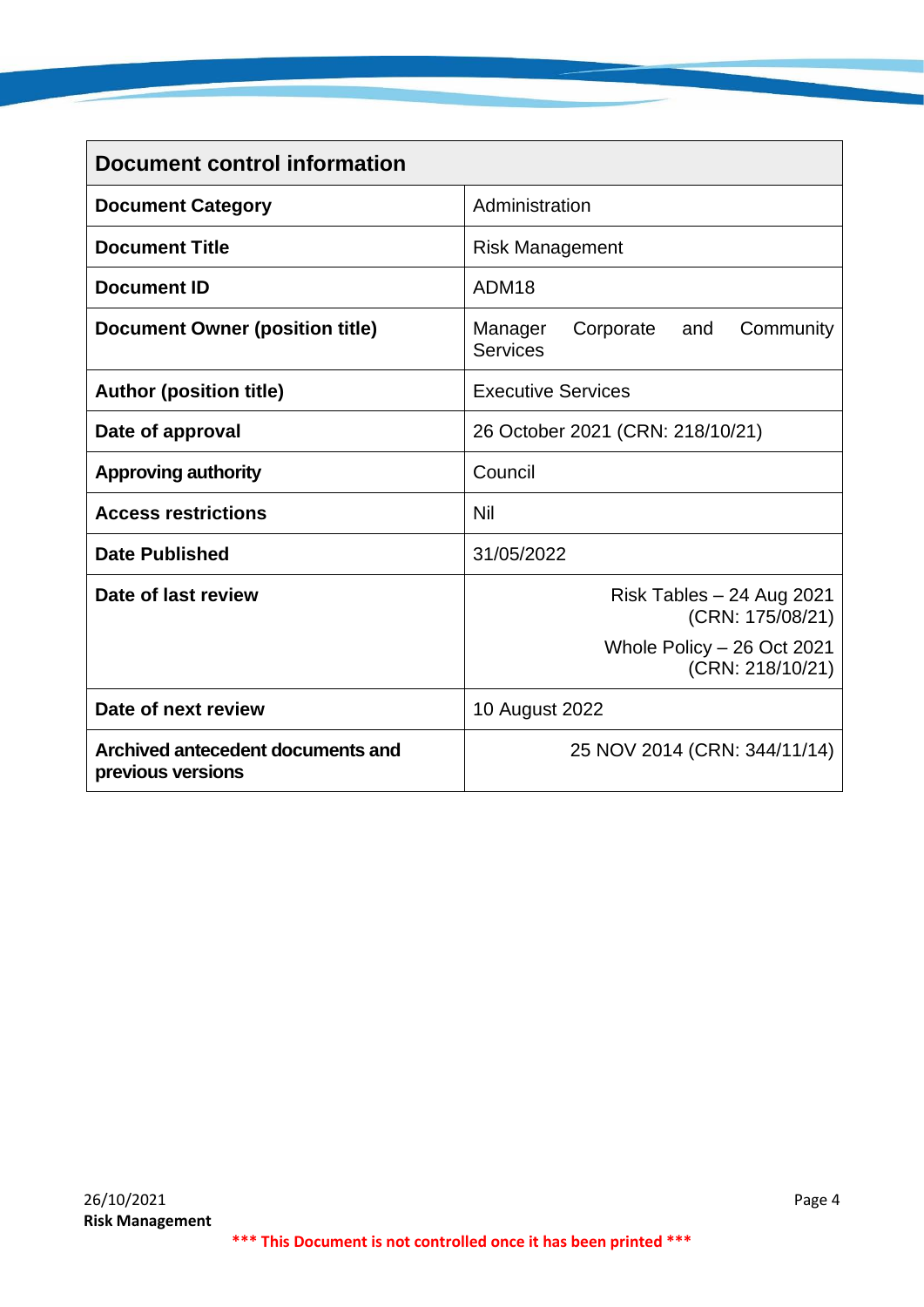

| <b>Shire of Toodyay - Measures of Consequence</b> |                                   |                         |                                                                                                         |                                                                                                        |                                                                                                                                               |                                                                                                                        |                                                                                                        |
|---------------------------------------------------|-----------------------------------|-------------------------|---------------------------------------------------------------------------------------------------------|--------------------------------------------------------------------------------------------------------|-----------------------------------------------------------------------------------------------------------------------------------------------|------------------------------------------------------------------------------------------------------------------------|--------------------------------------------------------------------------------------------------------|
| <b>Rating</b><br>(Level)                          | <b>Health</b>                     | <b>Financial Impact</b> | <b>Service Interruption</b>                                                                             | Compliance                                                                                             | Reputational                                                                                                                                  | <b>Property</b>                                                                                                        | <b>Environment</b>                                                                                     |
| Insignificant (1)                                 | First aid injuries                | Less than<br>\$10,000   | No material<br>service<br>interruption                                                                  | No noticeable<br>regulatory or<br>statutory impact                                                     | Unsubstantiated,<br>low impact, low<br>profile or 'no<br>news' item                                                                           | Inconsequential<br>damage.                                                                                             | Contained,<br>reversible impact<br>managed by on<br>site response                                      |
| Minor (2)                                         | Medical type injuries             | $$10,001 - $20,000$     | Short term temporary<br>interruption - backlog<br>cleared<br>$< 1$ day                                  | Some temporary non<br>compliances                                                                      | Substantiated, low<br>impact, low news item                                                                                                   | Localised damage<br>rectified by routine<br>internal procedures                                                        | Contained, reversible<br>impact managed by<br>internal response                                        |
| Moderate (3)                                      | Lost time injury<br><30 Days      | \$20,001 - \$150,000    | Medium term<br>temporary interruption<br>- backlog cleared by<br>additional resources<br>< 1 week       | Short term non-<br>compliance but with<br>significant regulatory<br>requirements<br>imposed            | Substantiated, public<br>embarrassment,<br>moderate impact,<br>moderate news<br>profile                                                       | Localised<br>damage<br>requiring<br>external<br>resources to rectify                                                   | Contained, reversible<br>impact managed by<br>external agencies                                        |
| Major (4)                                         | Lost time injury<br>>30 Days      | \$150,001 - \$500,000   | Prolonged interruption<br>of services -<br>additional resources;<br>performance affected<br>$< 1$ month | Non-compliance<br>results in termination<br>of services or<br>imposed penalties                        | Substantiated, public<br>embarrassment, high<br>impact, high news<br>profile, third party<br>actions                                          | Significant damage<br>requiring internal &<br>external resources to<br>rectify                                         | Uncontained,<br>reversible impact<br>managed by a<br>coordinated response<br>from external<br>agencies |
| Catastrophic (5)                                  | Fatality, permanent<br>disability | More than \$500,000     | Indeterminate<br>prolonged<br>interruption of<br>services - non-<br>performance<br>$> 1$ month          | Non-compliance<br>results in litigation,<br>criminal charges or<br>significant damages<br>or penalties | Substantiated, public<br>embarrassment, very<br>high multiple<br>impacts, high<br>widespread multiple<br>news profile, third<br>party actions | Extensive damage<br>requiring prolonged<br>period of restitution<br>Complete loss of<br>plant, equipment &<br>building | Uncontained,<br>irreversible impact                                                                    |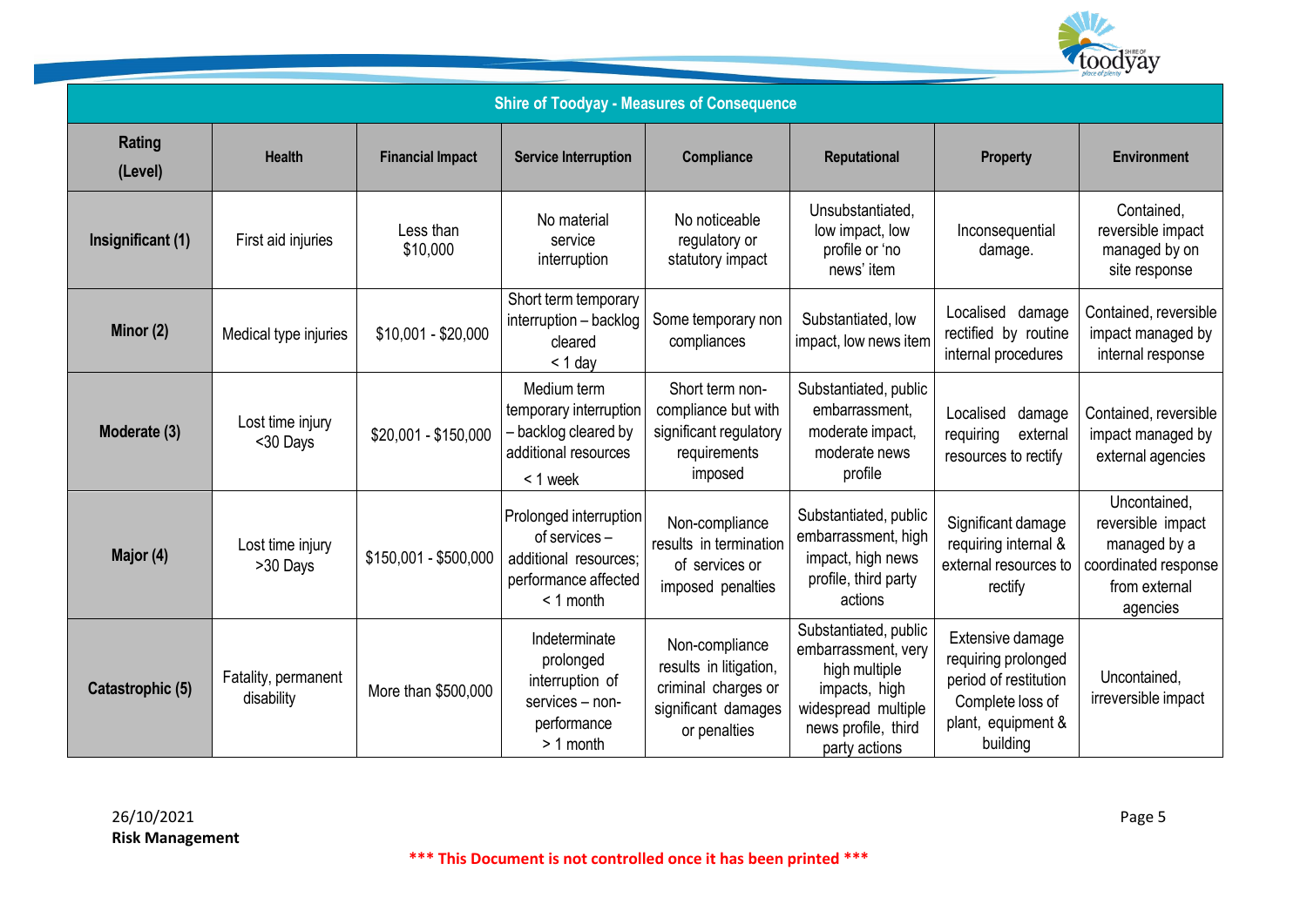| <b>Shire of Toodyay Measures of Likelihood</b> |                       |                                                                               |                            |  |  |
|------------------------------------------------|-----------------------|-------------------------------------------------------------------------------|----------------------------|--|--|
| Level                                          | Rating                | <b>Description</b>                                                            | Frequency                  |  |  |
|                                                | <b>Almost Certain</b> | The event is expected to occur in most circumstances                          | More than once per year    |  |  |
|                                                | <b>Likely</b>         | The event will probably occur in most circumstances<br>At least once per year |                            |  |  |
|                                                | <b>Possible</b>       | The event should occur at some time<br>At least once in 3 years               |                            |  |  |
|                                                | <b>Unlikely</b>       | The event could occur at some time<br>At least once in 10 years               |                            |  |  |
|                                                | Rare                  | The event may only occur in exceptional circumstances                         | Less than once in 15 years |  |  |

| <b>Shire of Toodyay Risk Matrix</b> |                    |               |                     |                     |                     |                     |
|-------------------------------------|--------------------|---------------|---------------------|---------------------|---------------------|---------------------|
| <b>Likelihood</b>                   | <b>Consequence</b> | Insignificant | <b>Minor</b>        | <b>Moderate</b>     | <b>Major</b>        | Catastrophic        |
|                                     |                    |               |                     | 3                   | 4                   | 5                   |
| <b>Almost Certain</b>               | $5\overline{)}$    | Moderate (5)  | <b>High (10)</b>    | <b>High (15)</b>    | <b>Extreme (20)</b> | <b>Extreme (25)</b> |
| <b>Likely</b>                       | 4                  | Low $(4)$     | <b>Moderate (8)</b> | <b>High (12)</b>    | <b>High (16)</b>    | <b>Extreme (20)</b> |
| <b>Possible</b>                     |                    | Low $(3)$     | <b>Moderate (6)</b> | <b>Moderate (9)</b> | <b>High (12)</b>    | <b>High (15)</b>    |
| <b>Unlikely</b>                     |                    | Low $(2)$     | Low $(4)$           | Moderate (6)        | Moderate (8)        | <b>High (10)</b>    |
| Rare                                |                    | Low $(1)$     | Low $(2)$           | Low $(3)$           | Low $(4)$           | Moderate (5)        |

26/10/2021 Page 6 **Risk Management**

**\*\*\* This Document is not controlled once it has been printed \*\*\***